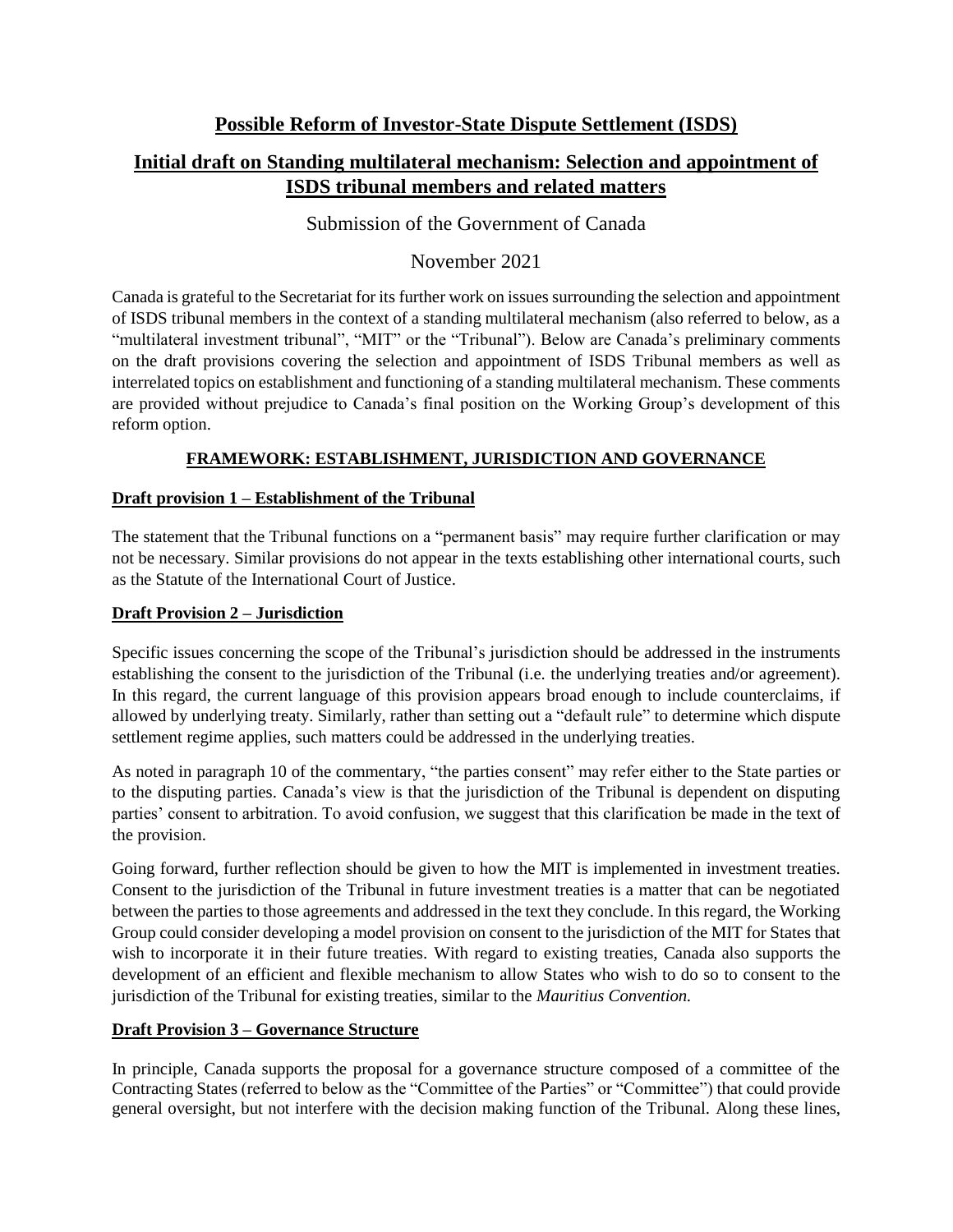we suggest that the word "ensure" in the last sentence of paragraph 1 be replaced with "address matters concerning" to broaden the general description of the Committee's responsibilities and provide for greater flexibility, beyond simply "ensuring" the functioning of the Tribunal. Additionally, it may also helpful for the Working Group to consider providing further guidance on the role of the Committee of Parties. For example, depending on the scope of the instrument establishing the MIT, the Committee's role may extend to other matters beyond a first instance tribunal, and to other issues such as an appellate tribunal, advisory centre and secretariat.

Additional guidance on the governance structure and relationship between the Committee and the Tribunal should be considered. For example, further clarity on the distinction between the "rules of procedure" established by the Committee in paragraph 2 and the Tribunal's determination of "relevant rules for carrying out its functions" in paragraph 3 would be useful.

Depending on the role of the Committee of the Parties and the scope of the instrument establishing the MIT (i.e., potential inclusion of an appellate level, advisory centre and secretariat), it may be appropriate to have separate sections or chapters pertaining to the role and functioning of the Committee and the Tribunal. The section on the Committee could address further matters such as the composition of the Committee (e.g., President, Secretary, etc.) and the Committee's procedures for referring, deciding and adopting/implementing procedures for various matters. Should the MIT be developed with an "open architecture" that would allow Contracting States with the flexibility to determine which elements they would like to sign onto, consideration will need to be given to how the roles and responsibilities of Contracting States within the Committee may vary.

# **SELECTIVE REPRESENTATION AND NUMBER OF TRIBUNAL MEMBERS**

# **Draft Provision 4 – Number of tribunal members and adjustments**

Issues concerning the number of Tribunal members will depend on various factors, such as the number and composition of Contracting States to the MIT, caseload of the Tribunal, costs, and resources available. At this stage, the Working Group may wish to simply include transitional provisions on these topics, with further reflection given to the appropriate timing and methodology for deciding such issues at a later stage, mindful of the need to achieve greater diversity in ISDS adjudicators.

In general, Canada is of the view that Tribunal members should be appointed on a full-time basis, in order to reduce the number of required members, costs/resource requirements and likelihood of conflict of interests arising, and to increase independence and efficiency. However, this approach will need to be balanced alongside other considerations, such as the number and caseload of Tribunal members, as well as resource and cost implications.

Paragraph 1 sets out the general principles underlying the composition of the Tribunal. As noted in the commentary, the qualifications for "highest judicial office" may vary from country to country. Further it is unclear why candidates for the Tribunal should only include those who qualify for these limited these positions and how those qualifications necessarily are relevant or translate to the international investment and trade law context. While qualifications for judicial appointment are a relevant consideration, they may not necessarily be a determinative factor for appointment to a multilateral investment tribunal. Accordingly, Canada suggests adding "jurists of recognized competence" to the list of qualifications in paragraph 1, for greater flexibility and inclusion. In addition to the individual qualifications of the Tribunal members, it may be useful to include a requirement that the Tribunal shall be composed of members reflecting the principles of diversity and gender equality.

In paragraph 2, Canada supports Draft Option 1, variant 3, with a combination of Option 2 to allow a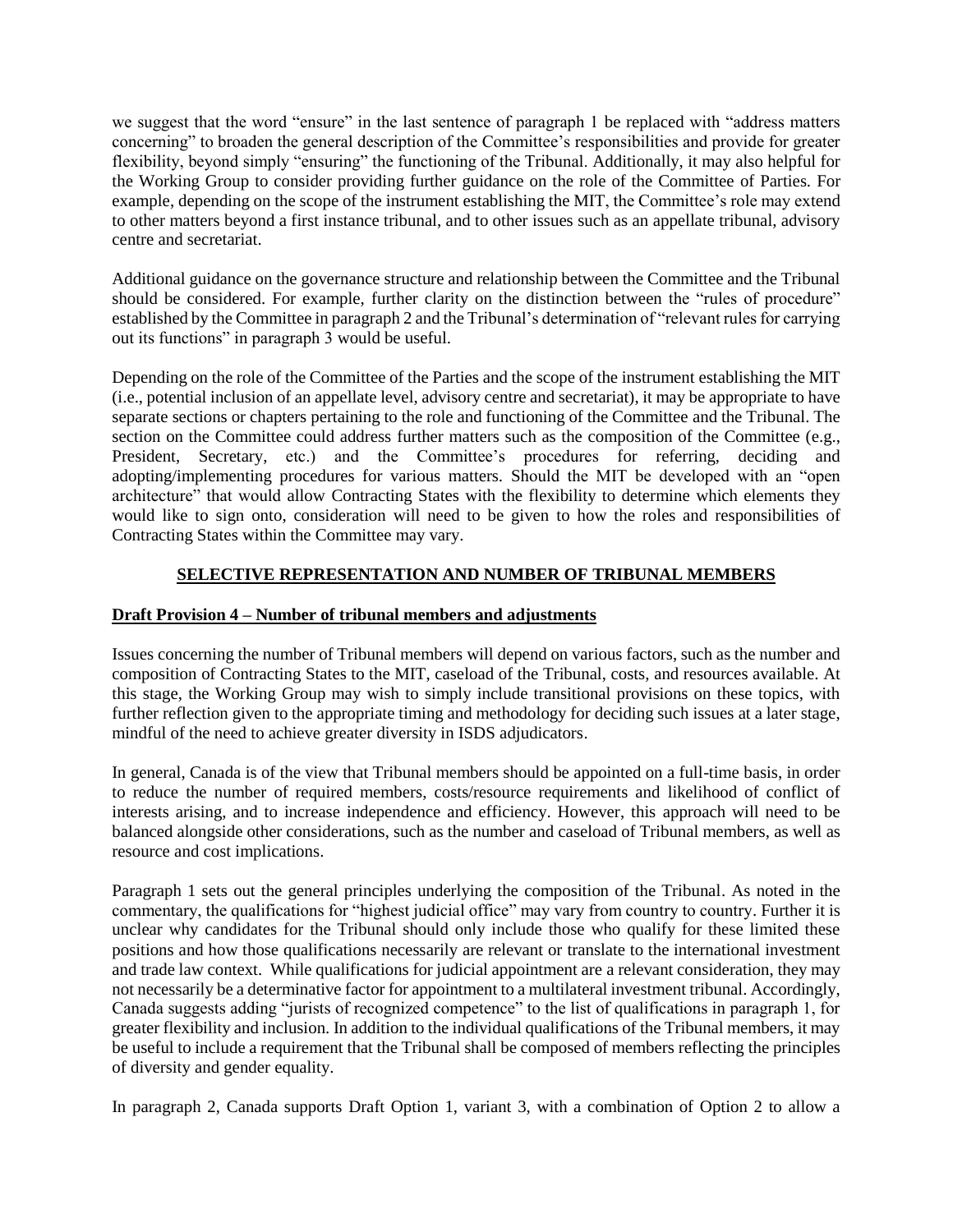proposal to be made by the presidency acting on behalf of the Tribunal or the Committee of the Parties. This would be consistent with an oversight role for the Committee.<sup>1</sup> A minimum two-thirds decision of the Committee also prevents Contracting States from "vetoing" decisions relating to the appointment of Tribunal members.

Regarding the relevant factors for consideration in amending the number of Tribunal members, Canada is of the view that considerations relating to the caseload of the Tribunal could include the number, type, and complexity of claims, as well as the stages of each case. While an increase or decrease of Contracting States to the MIT does not necessarily increase the number of cases submitted to the Tribunal, greater representation of Tribunal members in accordance with the membership of the Contracting States may be required. Furthermore, consideration should be given to overall cost implications of amending the size of the Tribunal (similar to the *Canada – European Union Comprehensive Economic and Trade Agreement* ("CETA"), it may be necessary to increase the number of tribunal members in multiples to ensure proper functioning of the Tribunal).

Limitations on the number of tribunal members from a particular nationality will potentially help to promote greater diversity and representation. This approach is reflected in some of Canada's investment treaties, which include requirements with respect to the diversity of nationality of the Tribunal. For example, in CETA, the division of the Tribunal hearing a case must consist of one national of a Member State of the EU, one national of Canada, and one national of a third country (CETA, Article 8.27.6). However, a strict rule preventing any two members from being nationals of the same State may not be appropriate, depending on the number of and composition of the Contracting States to the MIT. Furthermore, the election of two or more nationals of the same State may be unavoidable if Contracting States are permitted to nominate non-nationals.

# **Draft Provision 5 – Ad hoc tribunal members**

Canada is generally of the view that Tribunal members of a standing multilateral mechanism should be randomly assigned to cases. Such an approach helps to further the objectives of arbitrator diversity, independence and impartiality. As noted in the commentary, the system of *ad hoc* judges (allowing the appointment of a judge of the respondent State's nationality) may not be appropriate in the investor-State dispute settlement context, and could potentially complicate other matters concerning functioning of the Tribunal and have other cost and efficiency implications.

If Tribunal members are randomly assigned to cases, issues relating to the nationality will need to be further clarified. For example, issues concerning whether Tribunal members can have the same nationality as a disputing party and the relationship between the instrument establishing the MIT and other applicable arbitral rules that provide rules on the nationality of arbitrators (e.g., ICSID) will need to be addressed.

#### **NOMINATION, SELECTION AND APPOINTMENT OF CANDIDATES**

#### **Draft Provision 6 – Nomination of Candidates**

#### *Option 1:*

 $\overline{a}$ 

As noted in Canada's Comments on Draft Provision 4, it may be more appropriate to determine the number of candidates that each Contracting State may nominate at a later stage, given that the appropriate number of candidates depends on various factors, including the size of the Tribunal, number of vacancies, and

 $1$  For example, pursuant to CETA Article 8.27.3, the decision to increase or decrease the Tribunal is determined by the Joint Committee, as opposed to the Tribunal.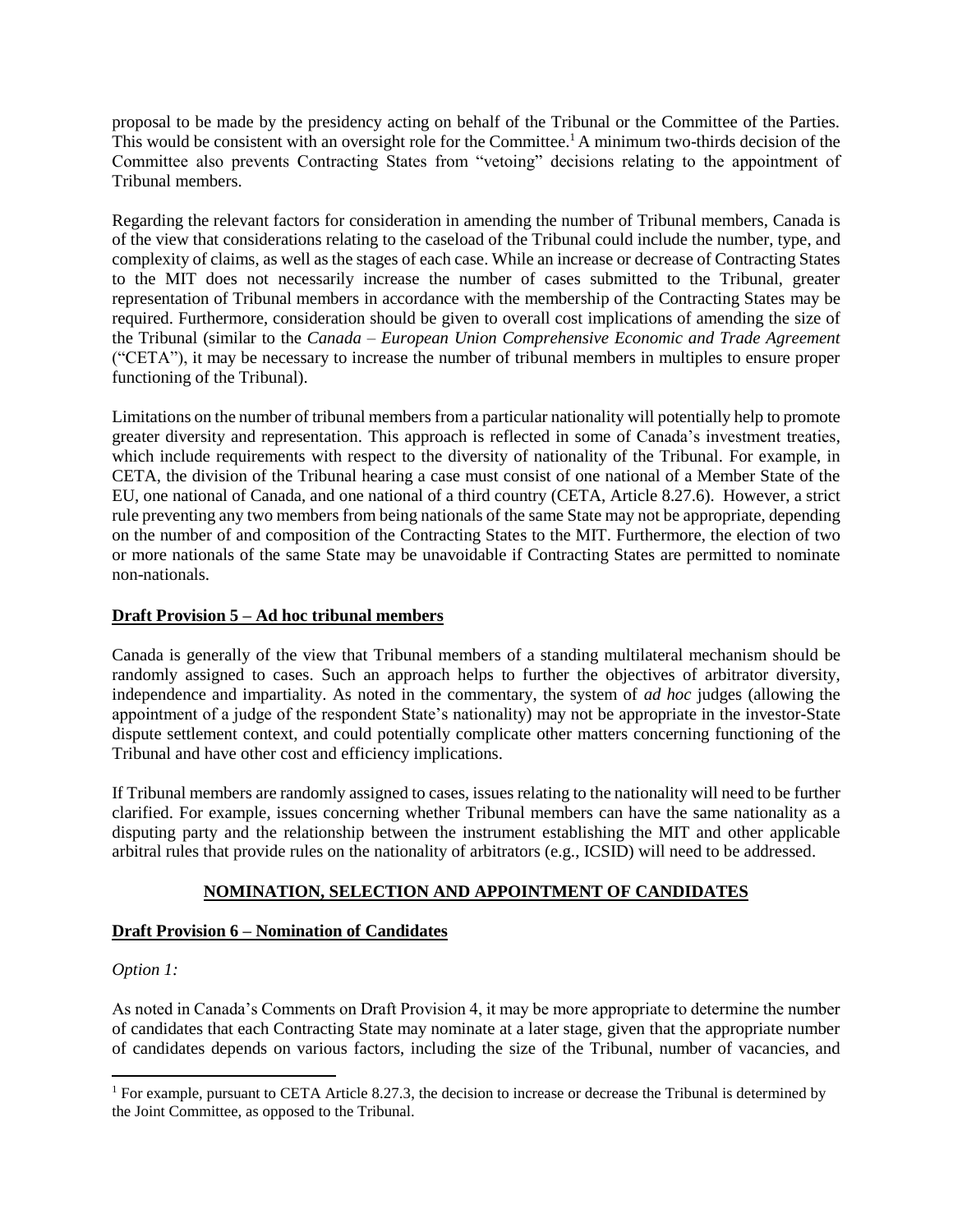number and composition of Contracting States to the MIT.

As a starting point, Canada supports the proposal in paragraph 1 that Contracting States should have the flexibility to nominate non-nationals, especially if Tribunal members are to be randomly assigned to cases. However, rather than requiring "equal" representation of genders (which may be not be possible if members are to be elected), Canada suggests that the selection of Tribunal members be conducted with a view to the principles of diversity and gender equality. This would allow Contracting States the flexibility to take into account other factors such as geographical and legal diversity.

In paragraph 2, Canada supports the inclusion of a provision to encourage Contracting States to adopt an open, inclusive and transparent process for nominating candidates, with a view to the overall principles of diversity and gender equality. However, this language should be flexible given that the internal processes of States can differ widely.

#### *Option 2:*

Canada is of the view that it would be more appropriate for an open call for candidates to take place at the Contracting State level. While the open call process proposed in Option 2 could potentially be more inclusive, as noted in paragraph 32 of the commentary, there would be a need for an additional screening and filtering mechanism by a separate body and for further review and approval of candidates by the Committee of the Parties, which would entail additional costs and resources.

#### **Draft Provision 7 – Selection Panel**

While the creation of a selection panel or consultative committee could potentially promote greater inclusiveness and representation of diverse views of different stakeholders in the ISDS system (e.g., investors, civil society groups, professional organizations), it raises serious questions as to the appropriate composition and accountability of such groups. As such, it may be preferable to ensure the quality and representativeness of the adjudicators by encouraging open, transparent and inclusive nomination processes at the Contracting State level.

#### **Draft Provision 8 – Appointment (election)**

Further reflection is required on the appropriate methodology for classifying Tribunal members into regional groups. For example, as an alternative to the United Nations Regional Groups proposed in paragraph 1, a methodology could be developed to ensure that the regional representation of Tribunal members reflects the membership of the Contracting States and/or caseload of the MIT. Similarly, depending on the composition of the Contracting States to the MIT, it may be more appropriate for the Tribunal to reflect the diversity of legal systems, geographical distribution of the Contracting States, as opposed to the world.

As noted in previous comments, Canada is of the view that it may be preferable for Contracting States to be responsible for nominating candidates for the Tribunal and Appellate Tribunal, as opposed to a selection panel or committee. Moreover, consideration should be given to allowing all Contracting States the opportunity to vote for each candidate, regardless of their nationality. This is based on the understanding that any Tribunal member will have the opportunity to be selected/randomly assigned to each case. Limiting a Contracting States' votes to their regional group also impacts considerations such as diversity and inclusion.

Regarding the selection of a President, an alternative approach could be for the President of the Tribunal/Appellate Tribunal to be drawn by lot (see e.g,, CETA Article 8.27.8 and Decision No 001/2021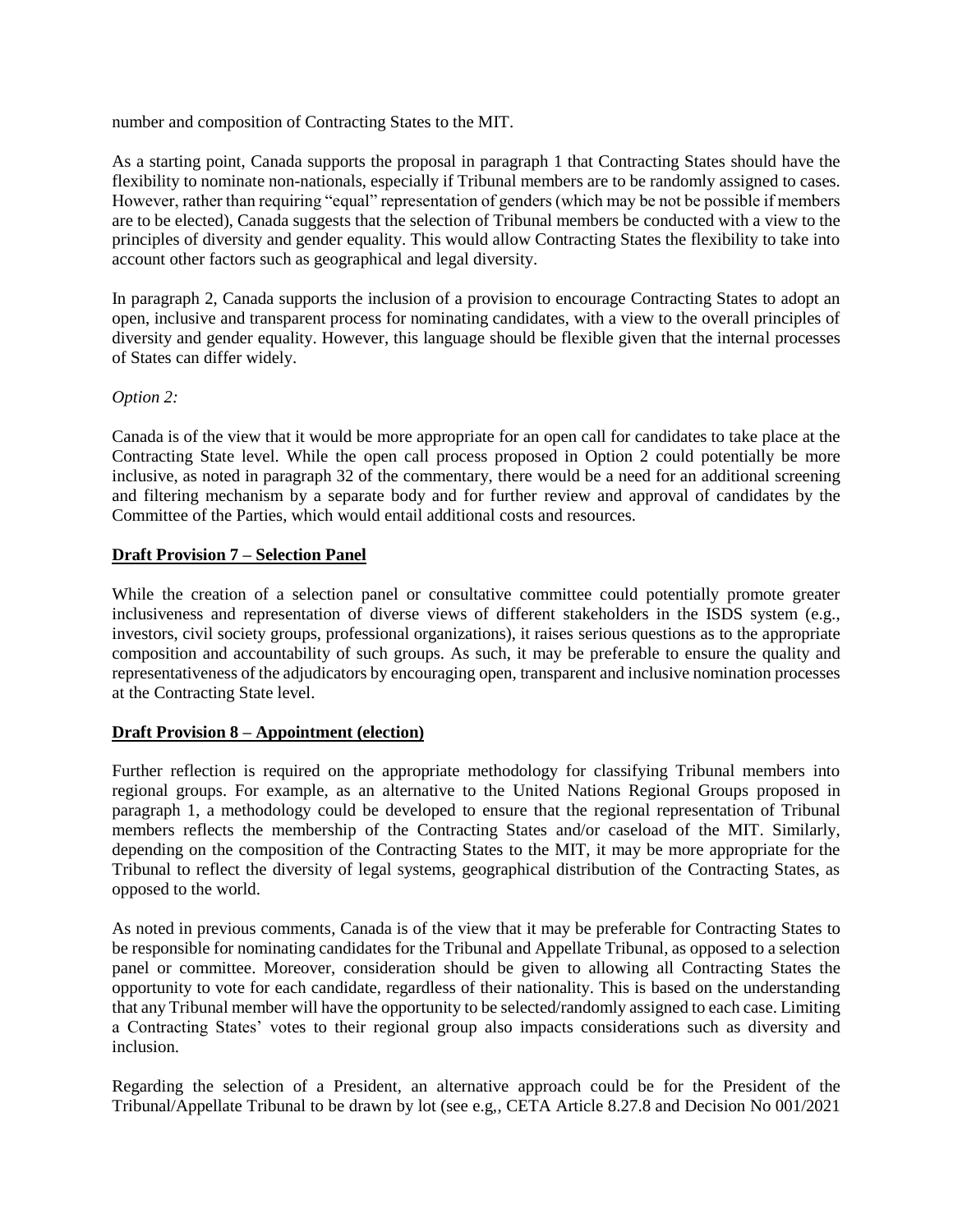of the CETA Joint Committee of January 29, 2021 setting out the administrative and organisational matters regarding the functioning of the Appellate Tribunal, Article 2.2). This method avoids politicization of the process or potential conflicts amongst members. Additionally, consideration could also be given to appointing a Vice-President in the event the President is not available or is conflicted.

#### **TERMS OF OFFICE**

#### **Draft Provision 9 – Terms of office, renewal and removal**

Further consideration should be given to whether the duration of the terms of the Tribunal members of first and second instance should differ. For example, in CETA, Tribunal Members are appointed for a five-year term, renewable once (CETA Article 8.27.5). In contrast, Appellate Tribunal Members are appointed for a nine-year non-renewable term (Decision No 001/2021 of the CETA Joint Committee of January 29, 2021 setting out the administrative and organisational matters regarding the functioning of the Appellate Tribunal, Article 2.3).

During the informal consultations, a suggestion of "junior" observers of the Tribunal was discussed. However, this could potentially increase costs, as well as impact on the election of future members. For example, would a future member be required to serve first as a junior observer, prior to becoming a member? What would be the rules on double-hatting/conflicts of interests/confidentiality of "junior" observers?

Canada agrees that the expiry of the terms of the members should be staggered and determined by draw of lots. Depending on the size and composition of the Tribunal, random lots should be selected from different regional/representative groups.

On the issue of resignation, removal and replacement, Canada agrees that a Tribunal member should be free to resign from his or her position at any time and that the threshold for removing a member should otherwise be high. Further clarification as to what constitutes "substantial misconduct or failure to perform his or her duties" could be provided. in the form of guidelines or interpretations to the Code of Conduct. Moreover, a process for reviewing contested challenges of a member conducted by an independent person/body should be established (see e.g., CETA Article 8.30).

# **CONDITIONS OF SERVICE**

#### **Draft Provision 10 – Conditions of services**

The availability of members to perform their duties is more important than their availability at all times on short notice, which may not always be necessary or reasonable. Canada suggests alternative language similar to CETA Article 8.27.11: "The Members of the Tribunal shall ensure that they are available and able to perform the functions set out under this Agreement."

# **ASSIGNMENT OF CASES**

#### **Draft Provision 11 – the assignment of cases**

Canada supports Option 2, wherein disputes are assigned to the chambers of the Tribunal on a randomized basis. As stated above, Canada is of the view that the Committee of Parties should be responsible for assigning members to the tribunal of first instance and appellate level.

The President of the Tribunal should be responsible for assigning members to different disputes, ensuring